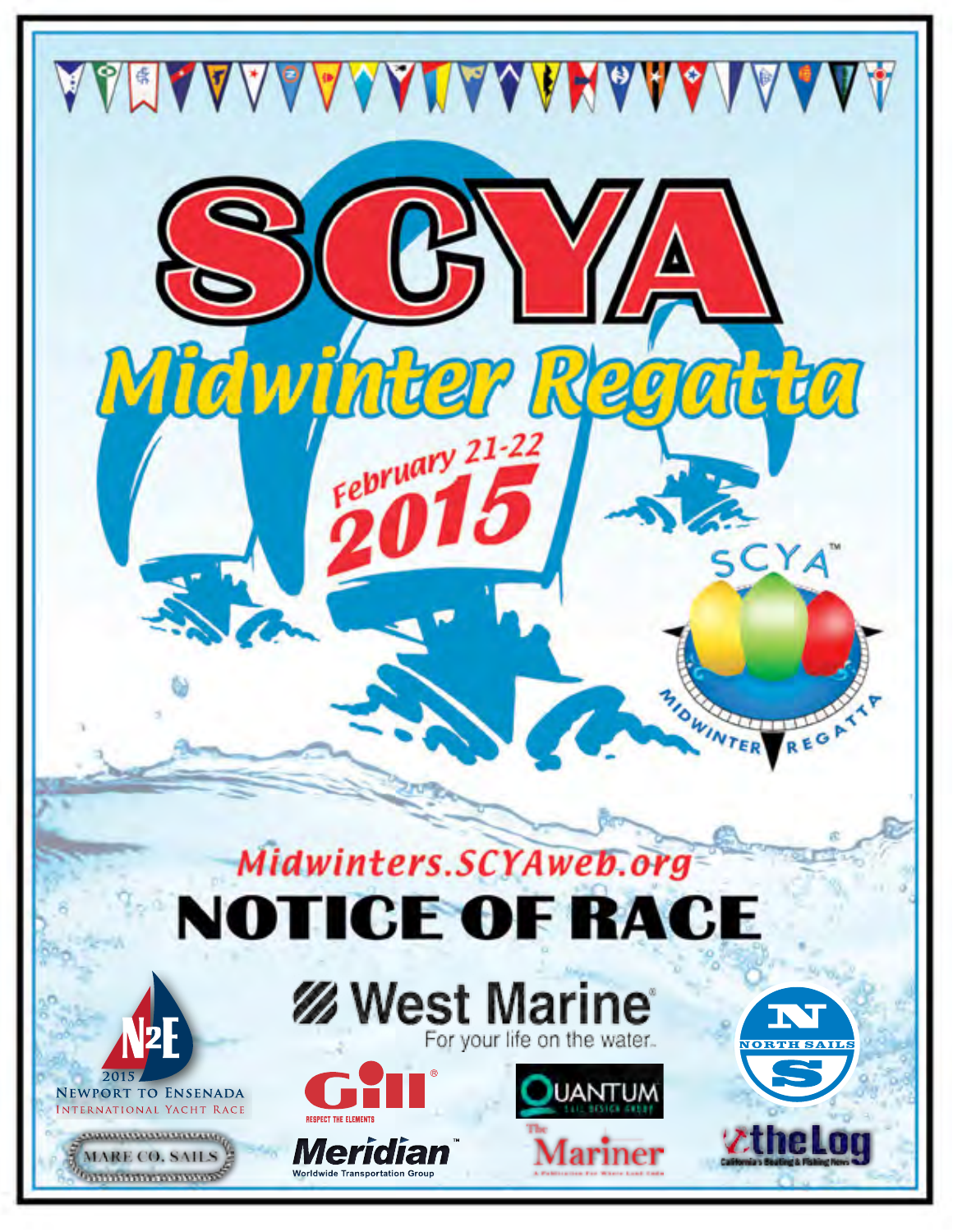# **Southern California Yachting Association**



Dear Racers:

Welcome to the 86<sup>th</sup> annual running of the SCYA Midwinter Regatta. This unique event will be held at 2 dozen venues stretching from Ventura to San Diego. There will be over 100 classes represented, including one-design, PHRF, cruisers, dinghies, R/C model boats and predicted log. Whether you are an experienced ocean racer, dinghy sailor or a cruiser that just wants to have a fun weekend on the water this is the event for you.

With over 600 boats and 2,500 participants you have the opportunity to test your skills against some of the best sailors in our area. Come out to see if your team can earn one of the many take home trophies' and maybe get your name on one of the perpetual trophies. The host clubs will be working very hard to make this a fun event and showcase what they offer the yachting community.

Your participation in the event will support the Southern California Yachting. SCYA has been serving the yachting community for over 90 years. Activities include publishing the annual Race Calendar and Yacht Club Directory, sponsoring boating safety seminars, presenting honor awards to the member clubs and individuals, providing a service center to assist all our member clubs, and providing a yachting presence to public agencies having influence over the boating community. SCYA is a service oriented, non-profit organization supporting yacht clubs; learn more about SCYA at <http://www.scya.org>.

On behalf of the SCYA Midwinter Committee, thank you for participating. We are confident that the Midwinters will be a wonderful racing experience and networking opportunity. If you need any additional information, please do not hesitate to contact me at (310) 316-4953 or e-mail me at [MWChair@live.com](mailto:MWChair@live.com).

*Kellie Fennessy*

Kellie Fennessy, Chair, SCYA 2015 Midwinter Regatta

#### **SOUTHERN CALIFORNIA YACHTING ASSOCIATION**

#### **MIDWINTER REGATTA COMMITTEE**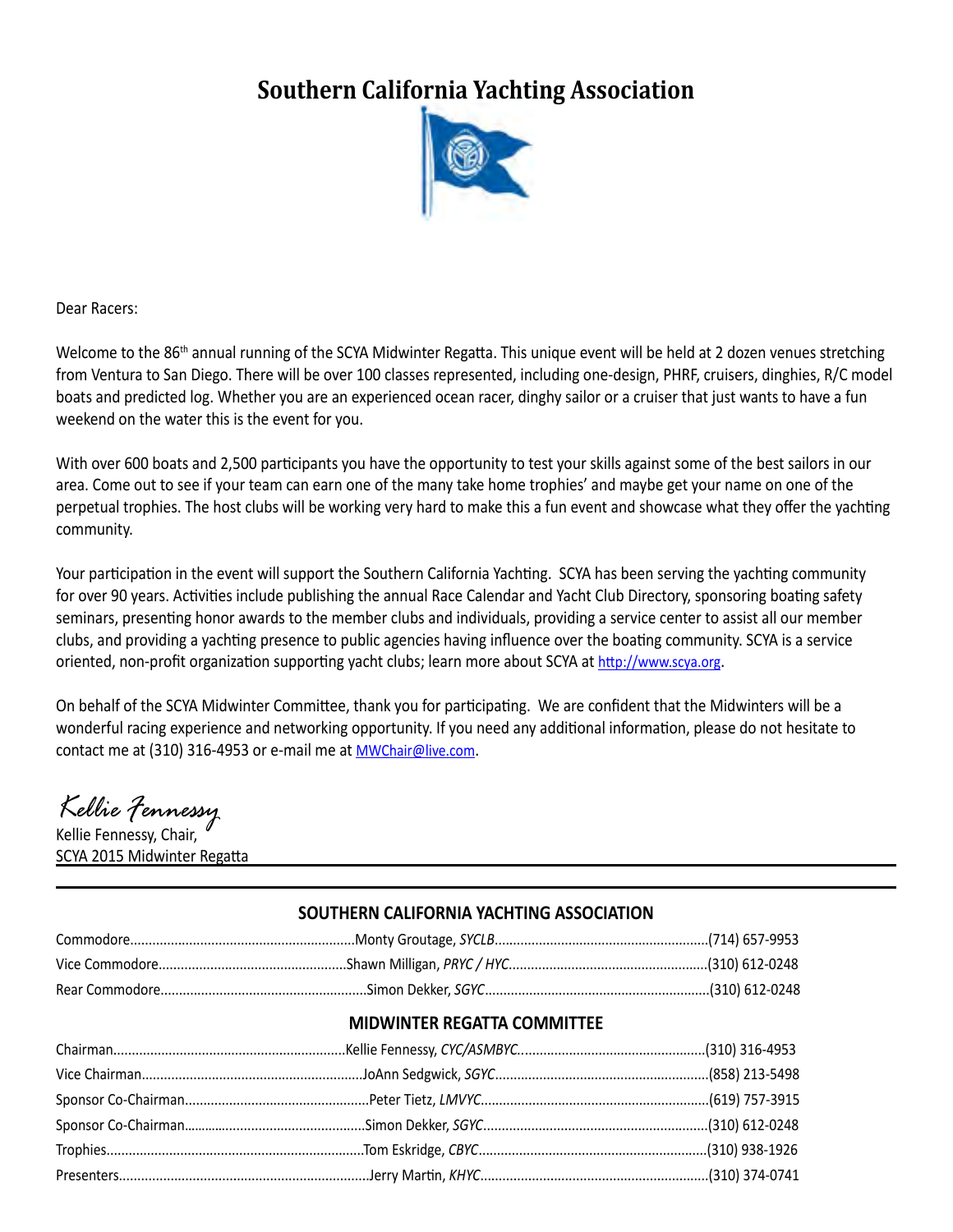

#### **Notice of Race** February 21 & 22 2015\*

#### **1.0 RULES**

The regatta will be governed by the rules as defined in *The Racing Rules of Sailing, 2013-2016* ("RRS").

#### **2.0 ELIGIBILITY AND ENTRY**

2.1 Each entrant must be a member of a yacht club or sailing association belonging to the Southern California Yachting Association (SCYA), US SAILING, the Southern California Cruiser Association (SCCA), or the American Model Yacht Association (ACMYA) or a guest of the host venue. In select classes the Host Venue may waive this requirement and accept other entries. Contact the Host Venue for further information.

2.2 Participating classes are listed in this Notice and include handicap, one-design, model boats and predicted log. Classes not listed may apply to the SCYA Midwinter Chairman for assignment to a host club. Three entries are required to establish a class. All entrants must be current members of the fleet in which they race. Out of the area boats may obtain a guest handicap certificate from PHRF of Southern California by calling (562) 438-6712.

2.3 Boats competing in this regatta shall use the ratings applicable to the individual host yacht club's venue where they race.

2.4 Entries can be mailed to the host yacht club, hand delivered there, or submitted on-line if the host yacht club so provides, before the entry deadline specified by each host yacht club. Host model yacht clubs may use their own entry forms.

2.5 One-design classes are requested to have an official representative at each host club before or during registration to resolve any issue relating to that class.

2.6 Entry fees:

| LOA of the boat:  | Less than 10 ft. | 10 to 19.9 ft. | 20-30 ft. | Over 30 ft. |
|-------------------|------------------|----------------|-----------|-------------|
| Regular Fee       | S20.00           | \$30.00        | \$35.00   | S45.00      |
| US SAILING Member | \$18.00          | \$28.00        | \$33.00   | S43.00      |

Model Boats and Predicted Log \$20.00 *REGISTRATION FEE CHECKS MUST BE MADE PAYABLE TO THE HOST CLUB*

#### **3.0 SCHEDULE OF RACES**

The schedule of races and starting times are listed in this Notice of Race under each host yacht club. Competitors are requested to contact their host yacht club as to any start time changes and special instructions.

#### **4.0 SAILING INSTRUCTIONS**

Sailing Instructions will be published by each host yacht club and will be available as determined by each club.

#### **5.0 TROPHIES**

Trophies will be awarded at each host yacht club after the final race, according to the following schedule:

| Entries  | 3 to 5 | 6 to 8 | 9 to 15 | 16 to 20 | <u> 21 up</u> |
|----------|--------|--------|---------|----------|---------------|
| Trophies |        |        |         |          |               |

Trophies not claimed within 60 days shall be forfeited.

#### **6.0 DISCLAIMER OF LIABILITY**

Competitors in this event are reminded that they participate entirely at their own risk. See RRS 4, Decision to Race.

\*Certain classes will race only on one of the above dates or on other dates, as indicated in this Notice.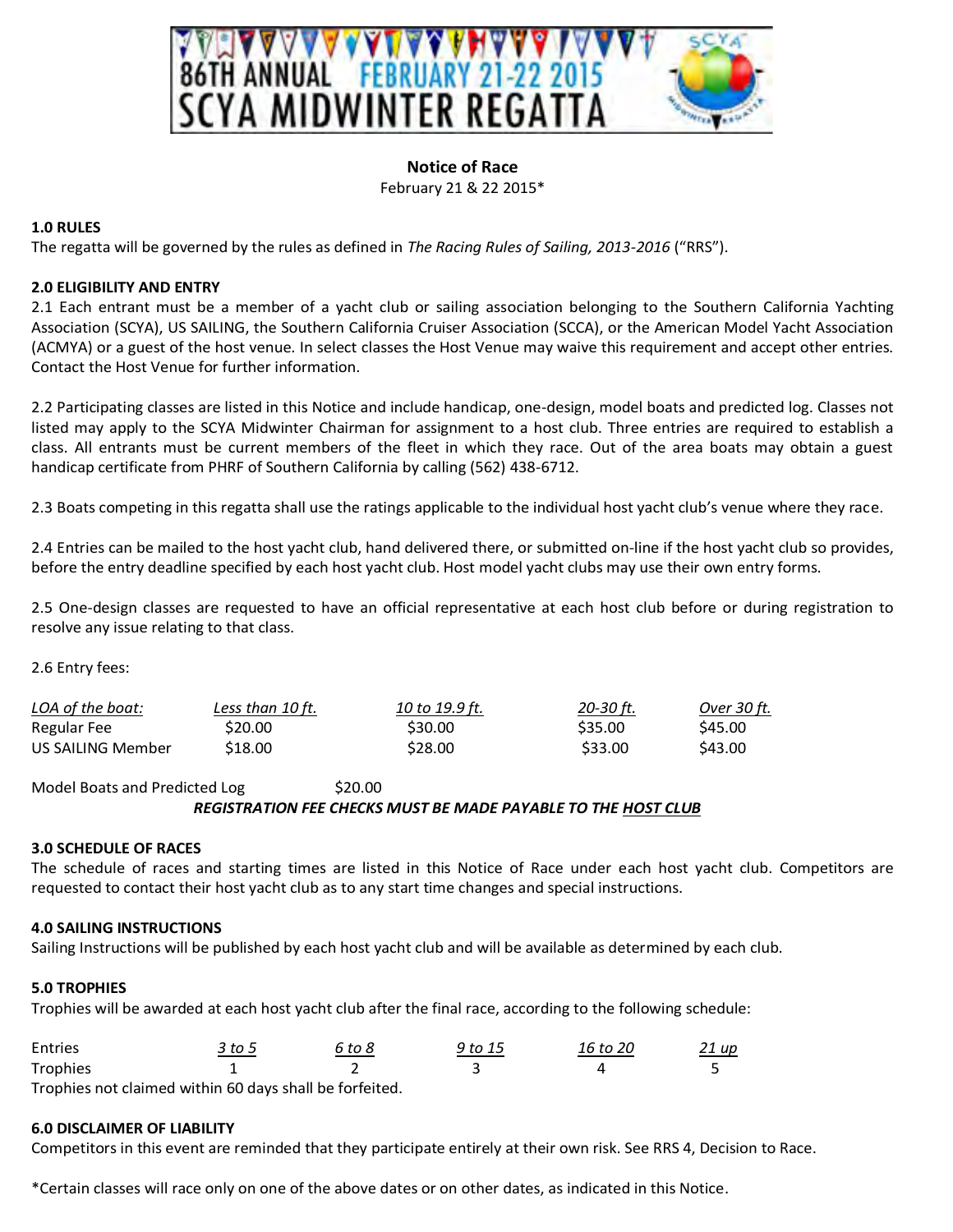|                                                                                                                                                                                                                                                                                                                                                                                                                                                                                                                                                                                                                                                                                                                                                                                                                                                                                                                                                                                                                                                                                                                                                                             | <b>Southern California Yachting Association</b><br>86th Midwinter Regatta<br><b>Entry Form and Race Agreement</b><br>Host Yacht Club |                                             | Boat type and size ___________________<br>Boat Name<br>Doc/CF# |                                                                                  |
|-----------------------------------------------------------------------------------------------------------------------------------------------------------------------------------------------------------------------------------------------------------------------------------------------------------------------------------------------------------------------------------------------------------------------------------------------------------------------------------------------------------------------------------------------------------------------------------------------------------------------------------------------------------------------------------------------------------------------------------------------------------------------------------------------------------------------------------------------------------------------------------------------------------------------------------------------------------------------------------------------------------------------------------------------------------------------------------------------------------------------------------------------------------------------------|--------------------------------------------------------------------------------------------------------------------------------------|---------------------------------------------|----------------------------------------------------------------|----------------------------------------------------------------------------------|
| One-Design                                                                                                                                                                                                                                                                                                                                                                                                                                                                                                                                                                                                                                                                                                                                                                                                                                                                                                                                                                                                                                                                                                                                                                  | $\Box$ ORCA<br>PHRF<br>$\Box$                                                                                                        | $\Box$ PHRF N/S                             | Sport Boat                                                     | <b>ENTRY FEES</b>                                                                |
| Model Sailboat                                                                                                                                                                                                                                                                                                                                                                                                                                                                                                                                                                                                                                                                                                                                                                                                                                                                                                                                                                                                                                                                                                                                                              | Portsmouth                                                                                                                           | $\Box$ Predicted Log                        | <b>Cruising Class</b>                                          | Boats Less than 10'\$20.00*                                                      |
|                                                                                                                                                                                                                                                                                                                                                                                                                                                                                                                                                                                                                                                                                                                                                                                                                                                                                                                                                                                                                                                                                                                                                                             |                                                                                                                                      |                                             |                                                                | Boats 10' to 19.9'\$30.00*<br>Boats 20' to 30'\$35.00*<br>Boats over 30'\$45.00* |
|                                                                                                                                                                                                                                                                                                                                                                                                                                                                                                                                                                                                                                                                                                                                                                                                                                                                                                                                                                                                                                                                                                                                                                             |                                                                                                                                      |                                             |                                                                | Model Sailboats\$10.00                                                           |
|                                                                                                                                                                                                                                                                                                                                                                                                                                                                                                                                                                                                                                                                                                                                                                                                                                                                                                                                                                                                                                                                                                                                                                             |                                                                                                                                      |                                             |                                                                |                                                                                  |
|                                                                                                                                                                                                                                                                                                                                                                                                                                                                                                                                                                                                                                                                                                                                                                                                                                                                                                                                                                                                                                                                                                                                                                             |                                                                                                                                      |                                             |                                                                | Host may charge additional fees.                                                 |
|                                                                                                                                                                                                                                                                                                                                                                                                                                                                                                                                                                                                                                                                                                                                                                                                                                                                                                                                                                                                                                                                                                                                                                             | Yacht Club _______________________US SAILING # __________________________________                                                    |                                             |                                                                | *US SAILING member deduct \$2.00                                                 |
| Please accept my entry in the SCYA 2015 Midwinter Regatta. In consideration of your acceptance, I hereby agree as follows: My vessel will be<br>equipped to conform to all USCG and US SAILING safety requirements and those of the fleet in which I compete. I agree to comply with all rules<br>and instructions issued by SCYA and the host yacht club. I hereby release the SCYA, the host yacht club or participating sailing association, and its<br>officers, agents and committee persons, from any and all liability for any injury to myself, my crew or my vessel arising out my participation in<br>this regatta to the extent that such release does not discharge my insurance carrier under the provisions of the insurance policies on my vessel. I<br>assume any risk of injury or death arising out of my participation in the regatta, failure or breakage of my vessel or any of its equipment, or<br>either conditions. I own or have chartered the yacht entered and I am a member in good standing of a Yacht Club or Association recognized by<br>SCYA, US SAILING, SCCA, or AMYA (Requirement may be waived by Clubs in the PHRF Non-Spin. Class). |                                                                                                                                      |                                             |                                                                |                                                                                  |
|                                                                                                                                                                                                                                                                                                                                                                                                                                                                                                                                                                                                                                                                                                                                                                                                                                                                                                                                                                                                                                                                                                                                                                             |                                                                                                                                      |                                             |                                                                |                                                                                  |
| Fee Enclosed \$                                                                                                                                                                                                                                                                                                                                                                                                                                                                                                                                                                                                                                                                                                                                                                                                                                                                                                                                                                                                                                                                                                                                                             |                                                                                                                                      |                                             |                                                                |                                                                                  |
|                                                                                                                                                                                                                                                                                                                                                                                                                                                                                                                                                                                                                                                                                                                                                                                                                                                                                                                                                                                                                                                                                                                                                                             |                                                                                                                                      |                                             | Parent or guardian of minor (if under 18 years of age).        |                                                                                  |
|                                                                                                                                                                                                                                                                                                                                                                                                                                                                                                                                                                                                                                                                                                                                                                                                                                                                                                                                                                                                                                                                                                                                                                             |                                                                                                                                      | <b>MAKE CHECKS PAYABLE TO THE HOST CLUB</b> |                                                                |                                                                                  |
| Complete above information and send a check payable to the host yacht club for your class of entry.                                                                                                                                                                                                                                                                                                                                                                                                                                                                                                                                                                                                                                                                                                                                                                                                                                                                                                                                                                                                                                                                         |                                                                                                                                      |                                             |                                                                |                                                                                  |
| For Host Club Use Only                                                                                                                                                                                                                                                                                                                                                                                                                                                                                                                                                                                                                                                                                                                                                                                                                                                                                                                                                                                                                                                                                                                                                      |                                                                                                                                      |                                             |                                                                |                                                                                  |
|                                                                                                                                                                                                                                                                                                                                                                                                                                                                                                                                                                                                                                                                                                                                                                                                                                                                                                                                                                                                                                                                                                                                                                             |                                                                                                                                      |                                             |                                                                |                                                                                  |
| Cash \$                                                                                                                                                                                                                                                                                                                                                                                                                                                                                                                                                                                                                                                                                                                                                                                                                                                                                                                                                                                                                                                                                                                                                                     |                                                                                                                                      |                                             |                                                                |                                                                                  |
| Check with the Host Club for updates and to receive the Sailing Instructions.<br>Some of the Host Clubs are also accepting online registration<br>The latest News and Information is available at www.midwinters.scyaweb.org<br>Host Clubs awaits your T-Shirt order. Do not be disappointed. Order now!<br>Check out what is available at www.midwinters.scyaweb.org or with the Host Club                                                                                                                                                                                                                                                                                                                                                                                                                                                                                                                                                                                                                                                                                                                                                                                 |                                                                                                                                      |                                             |                                                                |                                                                                  |
| Some of our Sponsors and Supporters may be providing special promotions for participants, if you do not wish to<br>receive this information from them please check this box. $\Box$                                                                                                                                                                                                                                                                                                                                                                                                                                                                                                                                                                                                                                                                                                                                                                                                                                                                                                                                                                                         |                                                                                                                                      |                                             |                                                                |                                                                                  |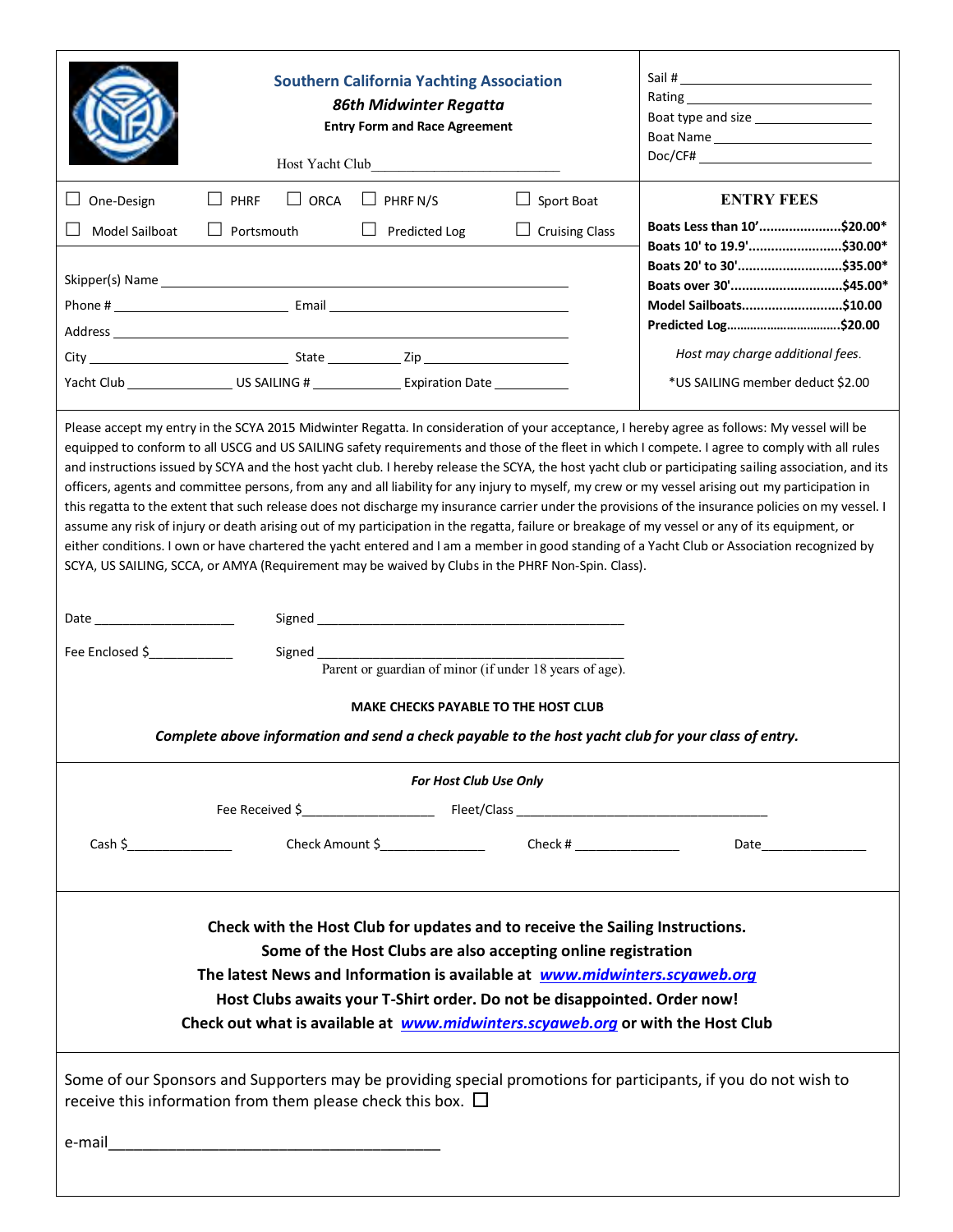## **SCYA MIDWINTER 2015 SCHEDULE BY HOST CLUBS**

### **ALAMITOS BAY YACHT CLUB (ABYC) - (8 Classes)**

**Classes:** 505, A Class, C-15, Cal 20, F-18, Finn, I-14, Laser Master, Viper 640, Lido 14 A & B 1st Warning Signal **Entries Close:** 10:00 a.m., Saturday, February 21, 2015. 11:57 a.m. both

days

**Entries to:** Alamitos Bay Yacht Club, 7201 E. Ocean Blvd., Long Beach, CA 90803.

Entries will be taken race day at ABYC.

**Skippers' Meetings:** 10:30 a.m., Saturday at ABYC.

**Trophy Presentations:** After racing Sunday at ABYC.

Event Chair: Steven Smith, Tel. (310) 849-9779, Email smith c s@sbcglobal.net

**Launching:** Two hoists (maximum capacity 5,000 lbs.) and a dinghy ramp are available.

Every boat using a hoist must have its own INTERNAL sling.

**Parking and Storage**: Parking at ABYC is limited to the time required to disconnect trailers and transfer gear. Off-street parking is across the street in municipal lots. Participants may bring their boats into the ABYC yard on the Friday before the regatta, between 9:00 a.m. and 5:00 p.m. Storage before or after the regatta may be available at \$10/day. Please make arrangements for extended storage in advance with the ABYC office, Tel. (562) 434-9955. Parking at Claremont Launch Ramp is on a space-available basis.

**Hospitality:** The Galley (snack bar) will be open from 9:00 a.m. until 4:30 p.m., breakfast is served until 10:30 a.m. Bag lunches may be purchased each race day. The Bar will be open after racing both days (please see club web site for more information: www.abyc.org).

## **AMERICAN LEGION YACHT CLUB (ALYC) - (2 Classes)** 1st Marning Signal 1st Warning Signal

**Classes: PHRF, PHRF NS** 11:55 a.m. both days Newport Harbor PHRF High Point Series **Entries Close**: 6:00 p.m., Friday, February 20, 2015. **Entries to**: American Legion Yacht Club, 215 15th Street, Newport Beach, CA 92663. Email race@alyc.com **Skippers' Meeting**: 8:30 a.m., Saturday February 21 in the ALYC Clubhouse "Hut". **Trophy Presentation**: 6:00 p.m. Sunday, February 22 at American Legion Newport Harbor Post 291. PRO: Dan O'Sullivan, Tel. (949) 673-5002, Email race@alyc.com **Slips and Moorings:** Guest slips are very limited. ALYC guest dock is available for loading and unloading only. Moorings available through Newport Harbor Master, Tel. (949) 723-1002. **Parking:** Usually available along 15th Street and Balboa Boulevard. **Hospitality:** Continental breakfast at Skippers' Meeting Saturday morning. Light dinner at 5:00 p.m. Saturday. No-host breakfast starting 10:00 a.m., Sunday. No-host bar both days after racing.

## **BAHIA CORINTHIAN YACHT CLUB (BCYC) - (2 Classes)** 1st Marning Signal

**Classes:** Harbor 20, Thistle. 1:00 p.m. both days **Entries Close:** 9:00 a.m., Saturday, February 21, 2015. **Entries to: On Line at** http://www.bcyc.org/ (preferred) or to Bahia Corinthian Yacht Club, 1601 Bayside Dr., Corona del Mar, CA 92625-1832. **Event Chair:** Paul DeCapua, Tel. (949) 698-2285, Email paul.decapua@cox.net **Hospitality:** No-host bar and hors d'oeuvres after racing.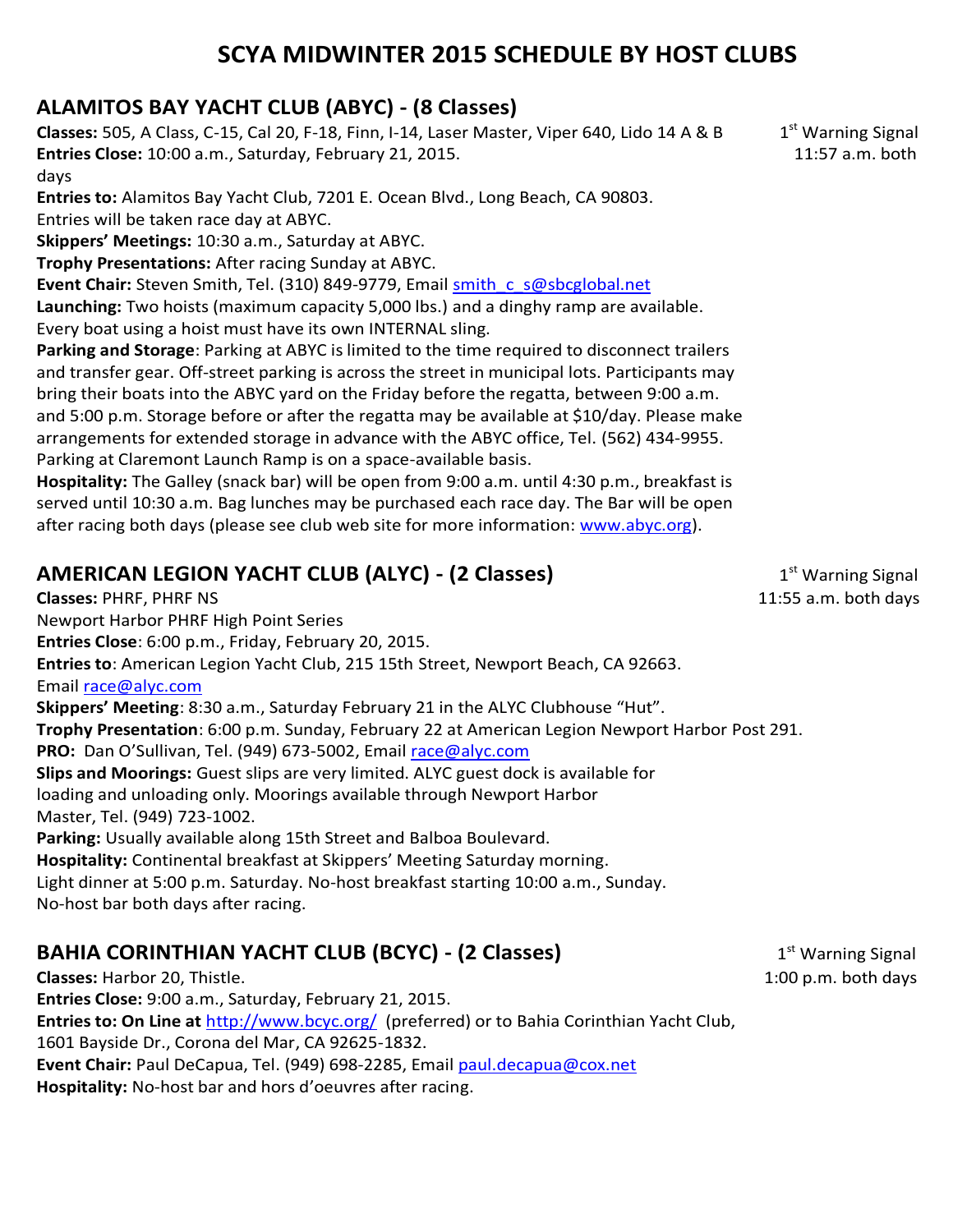# **BALBOA YACHT CLUB (BYC) - (1 Class) 1st Access 1** 1st Warning Signal:

**Class:** Senior Naples Sabot (Saturday only) 1:00 p.m. Saturday 1:00 p.m. Saturday **Entries Close:** 12:30 p.m., Saturday, February 21, 2015. **Entries to:** Sailing Administrator, Balboa Yacht Club, 1801 Bayside Drive, Corona del Mar, CA 92625. **Sailing Administrator:** Becky Lenhart, Tel. (949) 673-3515 x133, Fax (949) 673-8937, Email sailing@balboayachtclub.com **Launching, Parking and Storage:** BYC Dock Master, Tel. (949) 673-3515 x142. **Hospitality:** No-host bar and hors d'oeuvres after racing.

# **CABRILLO BEACH YACHT CLUB (CBYC) - (2 Classes)** 1st Warning Signal

**Classes:** Mercury, Cal 20. 11:55 a.m. both days **Entries Close:** 10:00 a.m., Saturday, February 21, 2015. **Entries to:** R.C. Chairman, Cabrillo Beach Yacht Club, 211 W. 22nd Street, San Pedro, CA 90731-7207. **Skippers' Meeting:** 10:00 a.m., Saturday. **Event Chair:** Greg Clark, Tel. (310) 951-4171, Email Gregclark475@gmail.com **Launching:** 6.000 lb. hoist and dinghy ramp are in the dry-storage facility next to the main club. **Hospitality:** Bar open daily 5:00 - 10:30 p.m., food service Wed. - Sat. Sack lunches available upon request.

# **CALIFORNIA YACHT CLUB (CYC) - (5 Classes)** 1st Warning Signal

**Classes:** Martin 242, Star, J/80, Tartan 101 and J/109 11:55 a.m. both days **Entries Close:** 7:00 p.m., Friday, February 20, 2015. Competitors must submit a combined California Yacht Club (CYC) and SCYA Midwinter Entry Form. The CYC/SCYA Entry Form is available on line at www.calyachtclub.com Late entries will be accepted only with prior approval of the Regatta Chairman. **Regatta Chair:** Monica Antola, Tel. (310) 595-5181, Email CYCmidwinter@gmail.com **Entries to:** SCYA Midwinter, California Yacht Club, 4469 Admiralty Way, Marina del Rey, CA 90292. The CYC/SCYA Entry Form and entry fee may be submitted on-line at www.calyachtclub.com, or mailed or delivered to CYC **Moorings, Launching, Parking and Storage:** Ty Olsen, Dockmaster, Tel. (310) 823-4567. **Hospitality:** No-host bar and hors d'oeuvres after racing both days.

# **CHANNEL ISLANDS YACHT CLUB (ChIYC) - (4 Classes)** 1st Marning Signal

**Classes:** J/24, Wylie Wabbit, PHRF Spinn & Non-Spinn, (Possible A/B class) 11:55 a.m. both days **Entries Close:** 8:30 a.m., Saturday, February 21, 2015. **Entries to: email -** Jane Thomas (sunglade@prodigy.net) or ChIYC, attention Jane Thomas, 4100 Harbor Boulevard, Oxnard, CA 93035. **Skippers' Meeting:** 0830 J-24 fleet @ VYC, 1755 Spinnaker Dr, Ventura (805-642-0426) 0900 All Others @ ChIYC, 4100 Harbor Bl, Oxnard (805-985-2492) **Event Chair:** Jane Thomas, Tel. (415) 518-4046, Email sunglade@prodigy.net **Launching:** *Channel Islands Harbor*: Ramp and small boat hoist at Channel Islands Landing (805-985-6059), S Victoria Blvd south of Channel Islands Blvd across the channel from ChIYC J-24 Launch and weigh-in at VYC, Tel. (808) 642-0426 **Parking:** Available at ChIYC parking lot. **Moorings:** For slips contact Port Captains Bill Cline, Tel. (805) 985-1203 or Gary Johnson, Tel. (805) 407-0022 **Trophy Presentation:** Sunday afternoon at ChIYC after the final race is complete **Hospitality:** Breakfast 8:00am Saturday ChIYC (prior to Skippers Meeting); No-host bar and hot Buffet after racing both days.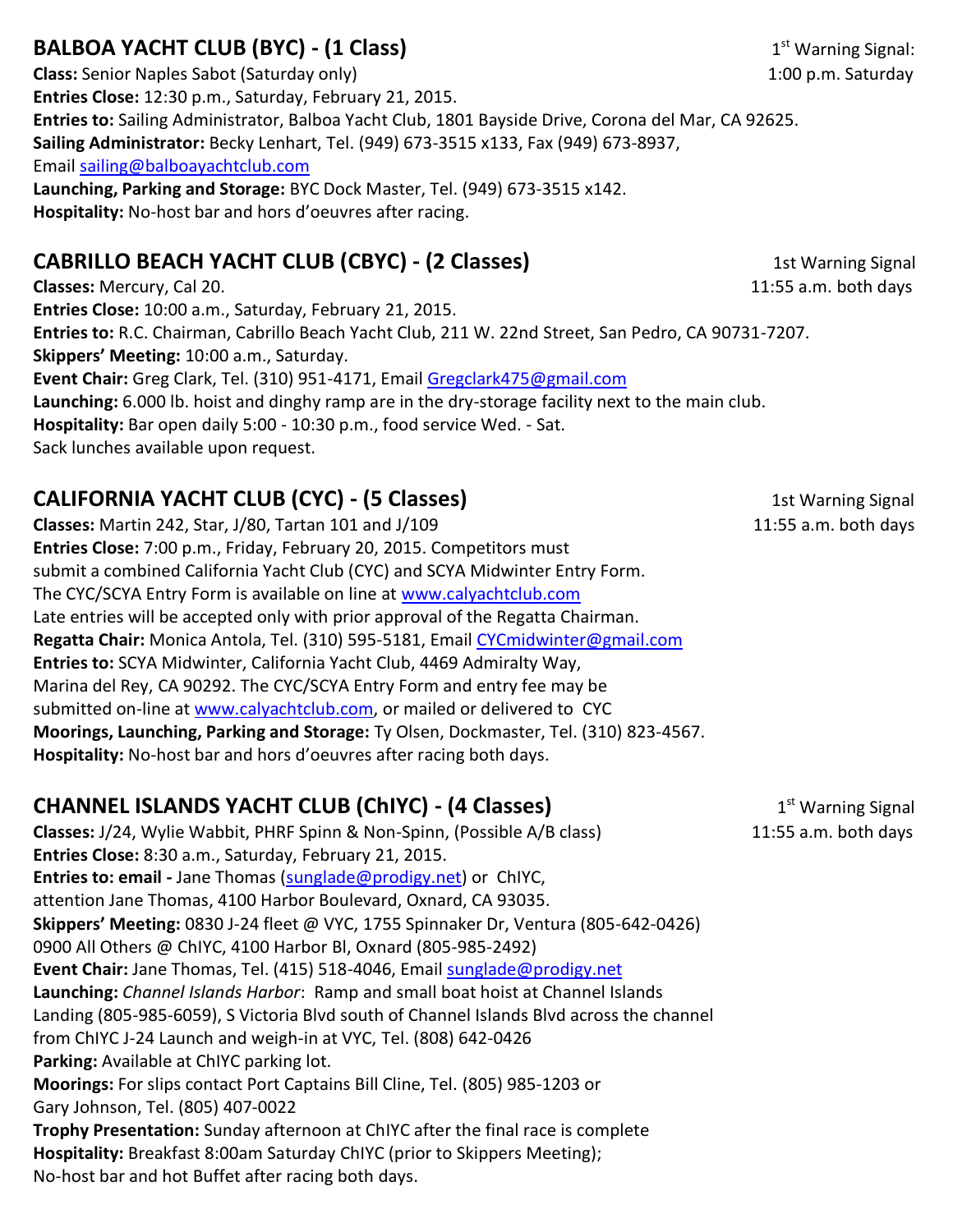## **CORONADO YACHT CLUB (CYC) - (4+ Classes)** 1st Marning Signal 1st Warning Signal

**Classes:** Flying Tigers 10, Flying Tigers 7.5, J-70, F-18, A Cat, Catalina 36, 11:55 a.m. both days PHRF Non Spinnaker (Class Breaks to be posted upon close of registration) **Entries Close:** 9:00 a.m., Saturday, February 21, 2015. **Entries to:** On-line at **coronadoyc.org Event Chair:** Sue Welch, Tel. (619) 522-7975 (home) Email suewelch007@sbcglobal.net Race Chair: Glenn Welch, Tel. (619) 841-5096, Email racecomm@coronadoyc.org **Moorings:** Slips as available, call club in advance. **Launching: one** 3,000 **Hospitality:** Regular Club hours.

## **DANA POINT YACHT CLUB (DPYC) - (4 Classes)** 1st Marning Signal:

**Classes:** PHRF A, B & C, Non-Spin 11:55 a.m. both days **Entries Close**: 9:00 a.m., Saturday, February 21, 2015. **Entries to**: Race Chair, Dana Point Yacht Club, 24399 Dana Drive, Dana Point, CA 92629. Online Registration: http://www.dpyc.org/Racing/Race-Entry Race Chair: Brian Werner, Tel. (949) 910-9940, Email race@dpyc.org **Moorings**: Slips and Trailer storage may be arranged by contacting port@dpyc.org in advance. **Launching**: 4,000 lb. hoist. **Hospitality**: Regular Club hours.

# **DANA WEST YACHT CLUB (DWYC) - (2 Classes)** 1st Marning Signal:

**Classes**: Cruising Non Spinnaker A & B (Yacht Club membership is not required) 11:55 a.m. both days **Entries Close**: 9:00 a.m., Saturday, February 21, 2015. **Entries to**: R.C. Chairman, Dana West Yacht Club, 24601 Dana Drive, Dana Point, CA 92629. **Race Chair**: Roger Salway, Cell Phone (949) 466-6201, Email Race@dwyc.org **Moorings**: April Salem, Email Port@dwyc.org **Launching**: 4,000 lb. hoist available at DPYC. **Hospitality**: Regular Club hours

### **DEL REY YACHT CLUB (DRYC) - (4 Classes)** 1st 1st Marning Signal

**Classes**: Opti - Junior: *Inside*: Green Fleet; *Outside*: Red, White & 11:55 a.m. both days Blue Fleets. **Entries Close**: Thursday, February 19, 2015. **Entries to**: Online at www.dryc.org/racing or R.C. PRO, Sterling Tallman, Del Rey Yacht Club, 13900 Palawan Way, Marina del Rey, CA 90292-6294; Tel. (310) 823-4664, Fax (3l0) 821-1346. **Event Chair**: Sterling Tallman, Tel. (310) 344-5949, E-mail sterlt@hotmail.com **Skippers' Meeting**: 10:00 a.m., Saturday. **Lunches**: Patio Snack Bar, open 11:30 a.m. to 4:00 p.m. both days.

# **HELMSMAN MODEL YACHT CLUB (HMYC) - (2 Classes)** 1st Marning Signal

**Classes**: Newport 12 Meter & Soling 1 Meter (Sunday only). **9:55 a.m.** Sunday 9:55 a.m. Sunday **Entries:** \$10 **Entries Close**: 9:00 a.m., Sunday, February 22, 2015. **Race Location**: El Dorado Park, Long Beach, California. **Entries to**: R.C. Chair, Bob Danks, 15407 Elmcroft Avenue, Norwalk, CA 90650 Race Chair: Bob Danks, Tel. (562) 868-5120, Email bobanddianne1@verizon.net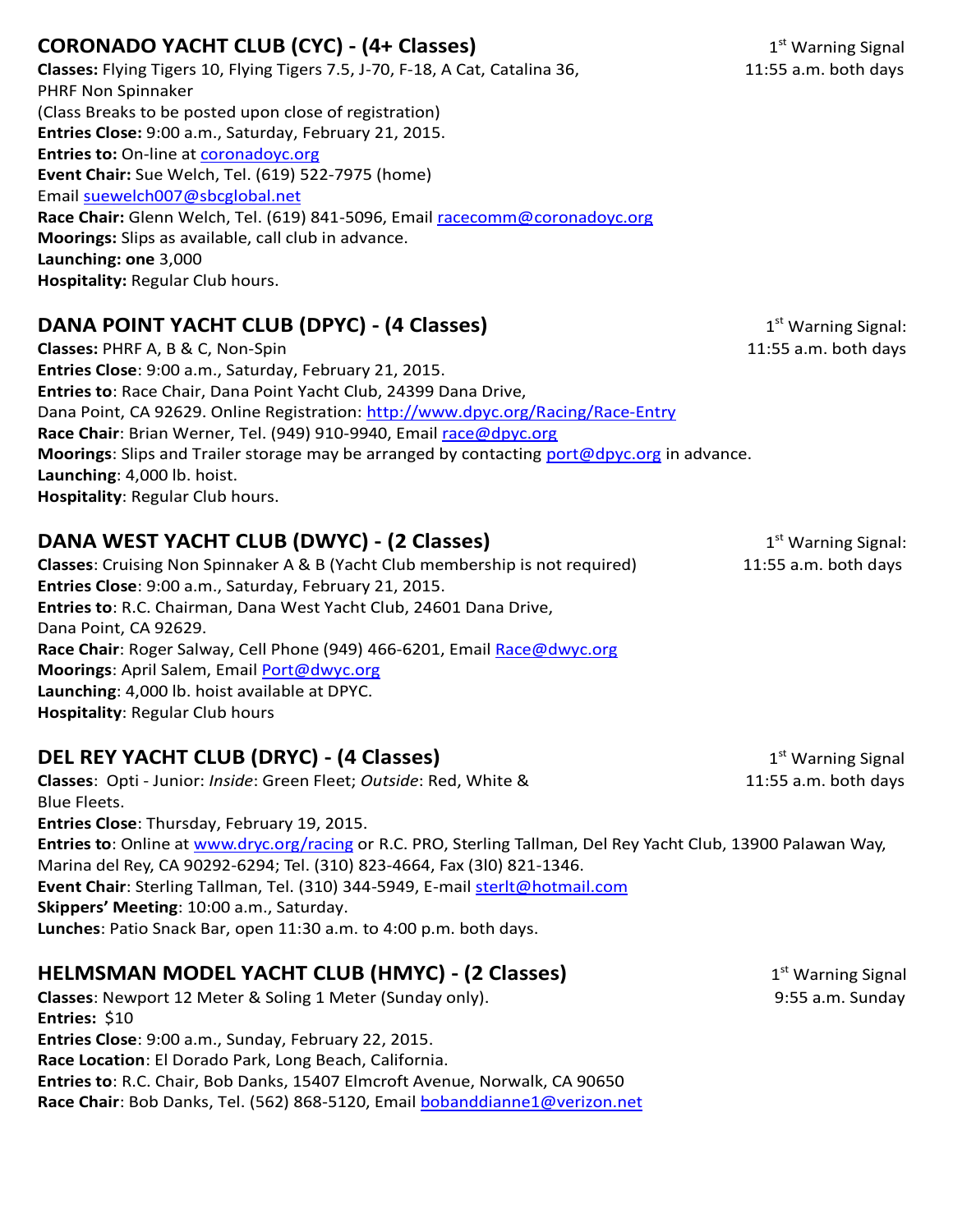## **HOLLYWOOD YACHT CLUB (HYC) – (1 Class)**

**Class:** All predicted log contestants with boats over 19 feet per Southern California Cruiser Association (SCCA) requirements **Entries Close:** Friday, February 20, 2015 at 1700 (5:00 pm). Entry fee \$20 all vessels. **Race Location:** Long Beach Harbor **Contest Instructions:** E-mail jwredlands@me.com for ENTRY FORM and course instructions. For additional contest information, please contact event chair. **Skippers Meeting:** None; contact event chair for event clarification and assistance. **Trophy Presentation:** Saturday at 1730 Awards Dinner at Mimi's Café - 6670 E PCH Long Beach **Event Chair:** John Walker Tel. (909) 792-2654 or Email jwredlands@me.com

### **KING HARBOR YACHT CLUB (KHYC) - (3 Classes)**

**Class**: Cruiser (Sunday only) PHRF 1st Warning Signal: 1st Warning Signal: **Entries Close**: 5:00 p.m., Friday, February 20, 2014. 11:55 a.m. both days **Entries to**: R.C. Chair, King Harbor Yacht Club, 280 Yacht Club Way, Redondo Beach, CA 90277. **Note:** Cruising class entries must include a Cruiser Class Adjustment Form (Available at www.asmbyc.org and at SMWYC) along with Midwinter entry. **Race Chair**: John Dean, Tel. (310) 462-3099, Email johndean51@verizon.net **Dock Space:** Available on first come basis at KHYC (310) 376-2459 **Trophy Presentation**: Sunday after racing at KHYC **Hospitality**: No-host bar and appetizers available on Sunday after racing.

### **LAKE GREGORY YACHT CLUB (LGYC) - (2 Classes)**

**Date:** Saturday May 16, 2015 **Classes:** Nirvana RC, V-32 RC **Entries Close:** Wednesday, May 13, 2015 (email or snail mail must be received by then) **Entries to:** Marilynn Jordan, Fleet Captain LGYC, Email W6MCT73@gmail.com, P.O. Box 2237, Lake Arrowhead, CA 92352 \$10.00 entry fee for each series. **Skippers' Meetings:** Nirvana 11:00 am V-32 1:30pm **Trophy Presentations:** Following each series **Event Chair:** Marilynn Jordan, LGYC, Email W6MCJ73@gmail.com, P.O. Box 2237, Lake Arrowhead, CA 92352 **Launching:** The RC Boat area of Lake Gregory Regional Park. **Parking and Storage**: South parking lot on San Moritz Drive. Fee for parking. Bring a camp chair. **Hospitality:** Hamburger BBQ at Lake Gregory Yacht Club at 5:00 p.m. BYOB \$8.00

### **LAKE MISSION VIEJO YACHT CLUB (LMVYC) - (4 Classes)** 1st Warning Signal

**Classes**: Balboa 13, Expo 14.2, Portsmouth, Jr. Sabot 12:25 p.m. Saturday Only **Entries Close**: 11:00 a.m., Saturday, February 21, 2015. **Entries to**: Lake Mission Viejo Yacht Club, 22555 Olympiad Rd., Mission Viejo, CA 92692 **Event Chair**: Rod Simenz, Tel. (949) 462-0838, Email Race-Chair@LMVYC.org **Skippers' Meeting**: 11:30 a.m. Saturday, February 15, 2014 **Hospitality**: Food and beverages after racing. **Note**: Lake Mission Viejo has a 30-day quarantine restriction due to quagga mussel threat which precludes visitor boats at this time. LMVYC has a limited number of boats available for use by members of other clubs. Call the Event Chair for details.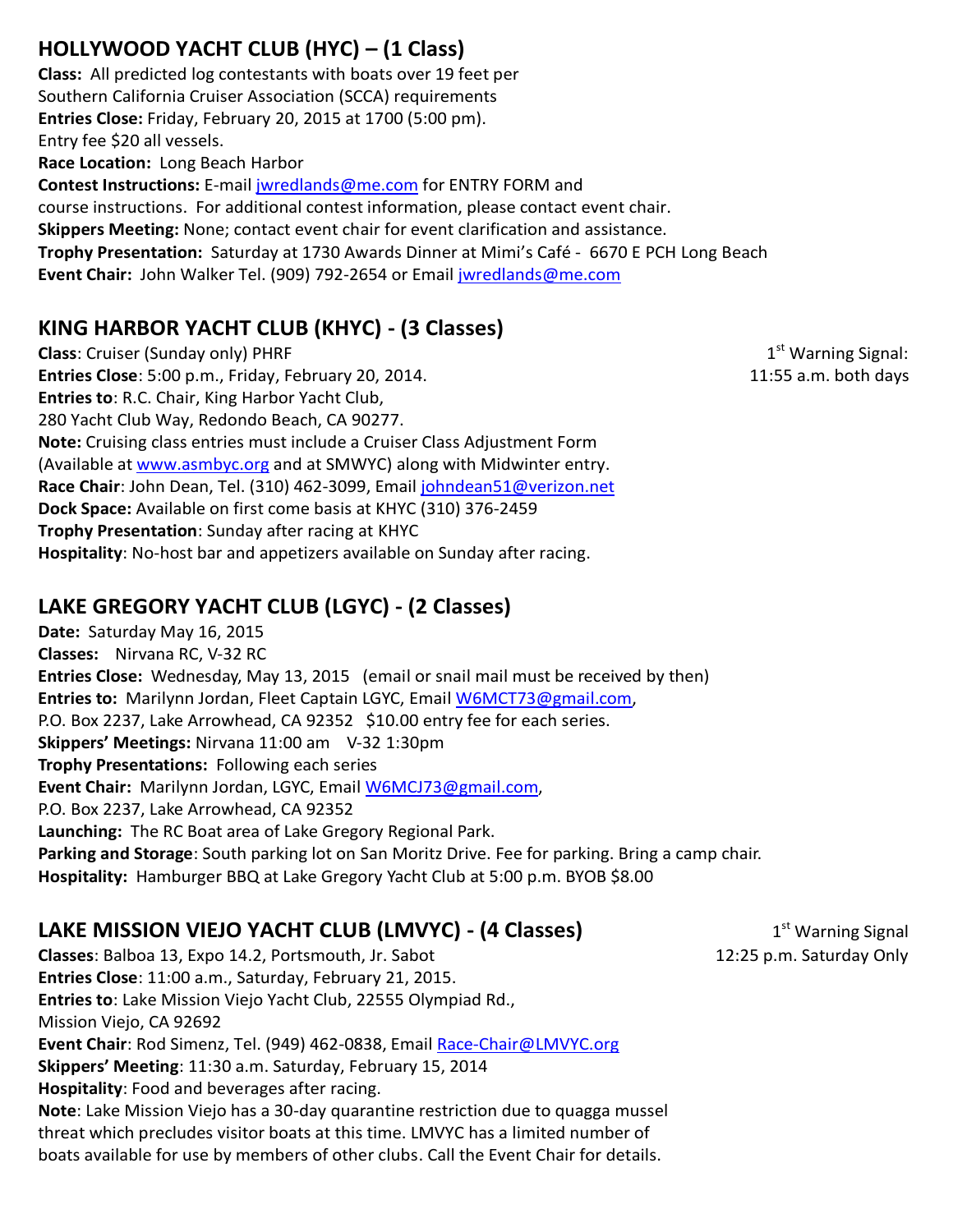# **MISSION BAY YACHT CLUB (MBYC) - (17 Classes)** 1st 1st Warning Signal

**Classes**: *Offshore*: C-22, Inter 20, Hobie Cats, Laser, 11:55 a.m. both days Laser Radials, Lightning, Santana 20, Soling, Sunfish, Thistle, Ultimate 20, Victory 21. *Inshore*: Buccaneer, Beginner Laser Radial, Snipes, MC Scow, 29er, Finn. **Entries Close**: 10:00 a.m., Saturday, February 15, 2014. **Entries to**: Mission Bay Yacht Club, 1215 Carmel Place, San Diego, CA 92109. Tel. (858) 488-0501.

**Regatta Chair**: Barbara Hochart hochart@att.net and Carol Shear theshears@cox.net **Launching**: 2 hoists, 1 beach launching, 1 ramp for launching - NO CAMPING, NO DOGS. **Hospitality**: Breakfast buffet (8:00 -11:30 a.m.). Lunch from menu (11:45 a.m.-5:00 p.m.). Bar open from 12:00 p.m. to 10:00 p.m. Saturday and 12:00 p.m. to 8:00 p.m. Sunday. Entertainment in the bar on Saturday night.

## **NEWPORT HARBOR YACHT CLUB (NHYC) - (5 Classes)** 1st Marning Signal:

**Classes**: Junior Naples Sabot A, B, C1, C2, C3. C2/C3: 11:00 a.m. & **Entries Close**: 5:00 p.m. Friday, February 20, 2054. A/B/C1: 1:30 p.m. both days **Entries to**: On-line at www.nhyc.org

**Skippers' Meeting**: C2/C3 10:30 a.m. & A/B/C1 12:45 p.m., Saturday, February 21, 2015. Race Chair: Jenn Lancaster, Tel. (949) 723-6869, Email jenn.lancaster@nhycstaff.org **Lunch**: Pre-order bag lunches on line with registration, for \$7.50 each; lunch orders must be received by Wednesday, February 18, 2054.

# **OCEANSIDE YACHT CLUB (OYC) - (3 Classes)** 1<sup>st</sup> Warning Signal:

**Classes**: PHRF (0+) Sat & Sun; Sabots (Saturday only); Lido 14 (Sunday only) 11:55 a.m. both days **Entries Close**: 9:30 a.m., Saturday, February 21, 2015 (PHRF and Sabot classes) and 9:30 a.m. Sunday, February 22, 2015 (Lido class) **Entries to**: Competitors must submit a combined OYC and SCYA Midwinter Entry Form with can be picked up at OYC or completed day of event. Send entries to: Fleet Captain, Oceanside Yacht Club, 1950 Harbor Drive North, Oceanside, CA 92054. **Skippers' Meetings**: PHRF Class and Sabots: 10:00 a.m., Saturday, February 21, 2015; Lido class: 10:00 a.m., Sunday, February 22, 2015. **Event Chair**: Adam Johnson, Tel. (760) 586-6902, Email pc@oceansideyc.net **Launching**: Municipal boat launching ramp available at south basin of harbor. Hoist services available through Oceanside Marine Center by reservation, Tel. (760) 722-1833. **Parking and Storage**: Parking available in municipal lot adjacent to the South Basin. Parking for trailers is not permitted on Harbor Drive North or adjacent to the Yacht Club. **Moorings**: Limited, arrange in advance with the Yacht Club. **Hospitality**: Bar open both days from 12:00 p.m. Galley open on Saturday for Dinner from 5:00 to 8:30 p.m.

# **SAN DIEGO YACHT CLUB (SDYC) - (5 Classes)** 1st 1st Warning Signal:

**Classes**: Beneteau 36.7, J/80, J/105, J/109, J/120 11:55 a.m. both days **Entries Close**: 5:00 p.m., Friday, February 20, 2015. **Entries to**: On-line at www.sdyc.org/raceinfo Regatta Manager: Jeff Johnson, Tel. (619) 758-6310, Email sailing@sdyc.org **Race Office**: Tel. (619) 758-6309. **Moorings**: Dock Master at SDYC, Tel. (619) 758-6308. **Hospitality**: No-host bar after racing both days.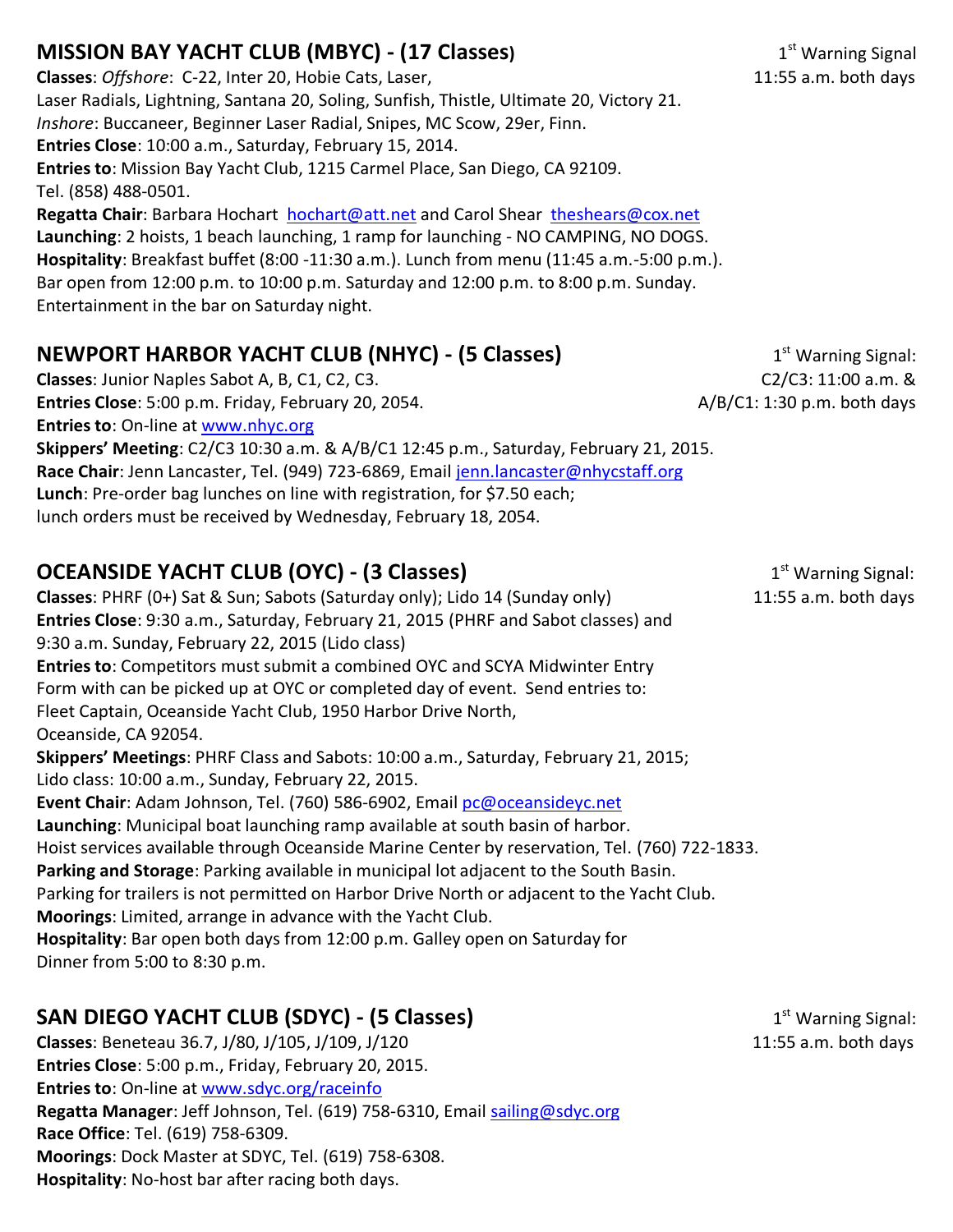## **SEAL BEACH YACHT CLUB (SIBYC) - (3 Classes)** 1st 1st Warning Signal:

Classes: PHRF 0 and above, PHRF Non-Spinn, Cal 25 11:55 a.m. both days **Entries Close**: Noon Friday, February 20, 2015. **Entries to**: Race Chair, Seal Beach Yacht Club, 225 Marina Drive, Long Beach, CA 90803. **Race Chair**: Bob Hubbard, Tel. (562) 544-4211, Email bhubbard1@charter.net **Slips and Mooring**: SlBYC Office; Tel. (562) 594-6337 **Parking**: Open parking. **Hospitality**: Breakfast & lunch not available. No-host bar after racing both days. **Trophy Presentation**: Immediately following Sunday's races.

### **SILVER GATE YACHT CLUB (SGYC) - (1 Class - Feb 21, 2015)** 1st Warning Signal:

**Class**: V-32 radio controlled boats (Saturday only). 11:55 a.m. Saturday only and the same saturday only and the same saturday only and the same saturday only and the same saturday only and the same saturday only and the **Entries Close**: 10 am, Saturday, February 21, 2015 **Entries to: V32** Race Chairman, Silver Gate Yacht Club, 2091 Shelter Island Drive, San Diego, CA 92106-3105. **Race Chair**: Dave Endert, Tel. (909) 981-2751 (Res.) & (909) 576-7017 (Cell), Email sv.rushlight@yahoo.com **Hospitality**: Mini-dock party for contestants during race. After Race Party & Awards on dining patio.

## **SILVER GATE YACHT CLUB (SGYC) - (2 Classes - Feb 28, 2015)** 1st Warning Signal:

**Classes**: All Catalinas and Corsairs/catamarans 11:55 a.m. Saturday **Entries Close**: 5pm, Thursday, February 26, 2015 **Entries to:** MidWinter Regatta, Silver Gate Yacht Club, 2091 Shelter Island Drive, San Diego, CA 92106-3105. **Race Chair**: Jo Ann Sedgwick, Tel. (858) 213-5498, Email josedgwick@att.net **Slip Availability:** Contact Port Captain at (619) 222-1214 Public launch ramp across Shelter Island Drive. **Hospitality**: After Race Party & Awards on dining patio.

### **SOUTHWESTERN YACHT CLUB (SWYC) - (5 Classes)** 1st Marning Signal:

**Classes**: PHRF 1-5 (Saturday only). 11:55 a.m. Saturday **Entries Close**: 4:30 p.m. Friday, February 20, 2015. **Entries to**: Online entries at www.southwesteryc.org or Midwinter Chairman, Southwestern Yacht Club, 2702 Qualtrough Street, San Diego, CA 92106. **Event Chair**: Brad Alberts, Tel. (619) 757-0684, Email jbalberts1@gmail.com **Slips**: Tel. (619) 222-0438. **Hospitality**: No host bar/awards/food for racers at completion of the day

# **WESTLAKE YACHT CLUB (WYC) - (6 Classes)** 1st Marning Signal:

**Classes**: C-18, CFJ, Capri 14.2, Laser, Lido 14, US Sabot (Sunday only). 12:55 p.m. Sunday **Entries Close**: 11:30 a.m., Friday, February 20, 2015. **Entries to**: RC Chair, Westlake Yacht Club, 32123 Lindero Canyon Rd., Westlake Village, CA 91361. **Skippers' Meeting**: 12:30 p.m. Sunday. **Launching**: Ramp adjacent to WYC. **Parking & Moorings**: Available at WYC. **Note**: Boats from fresh water lakes are welcome if they have evidence that they have been out of the water for 90 days. Boat and trailer inspection will start at 10:30 and continue until noon.